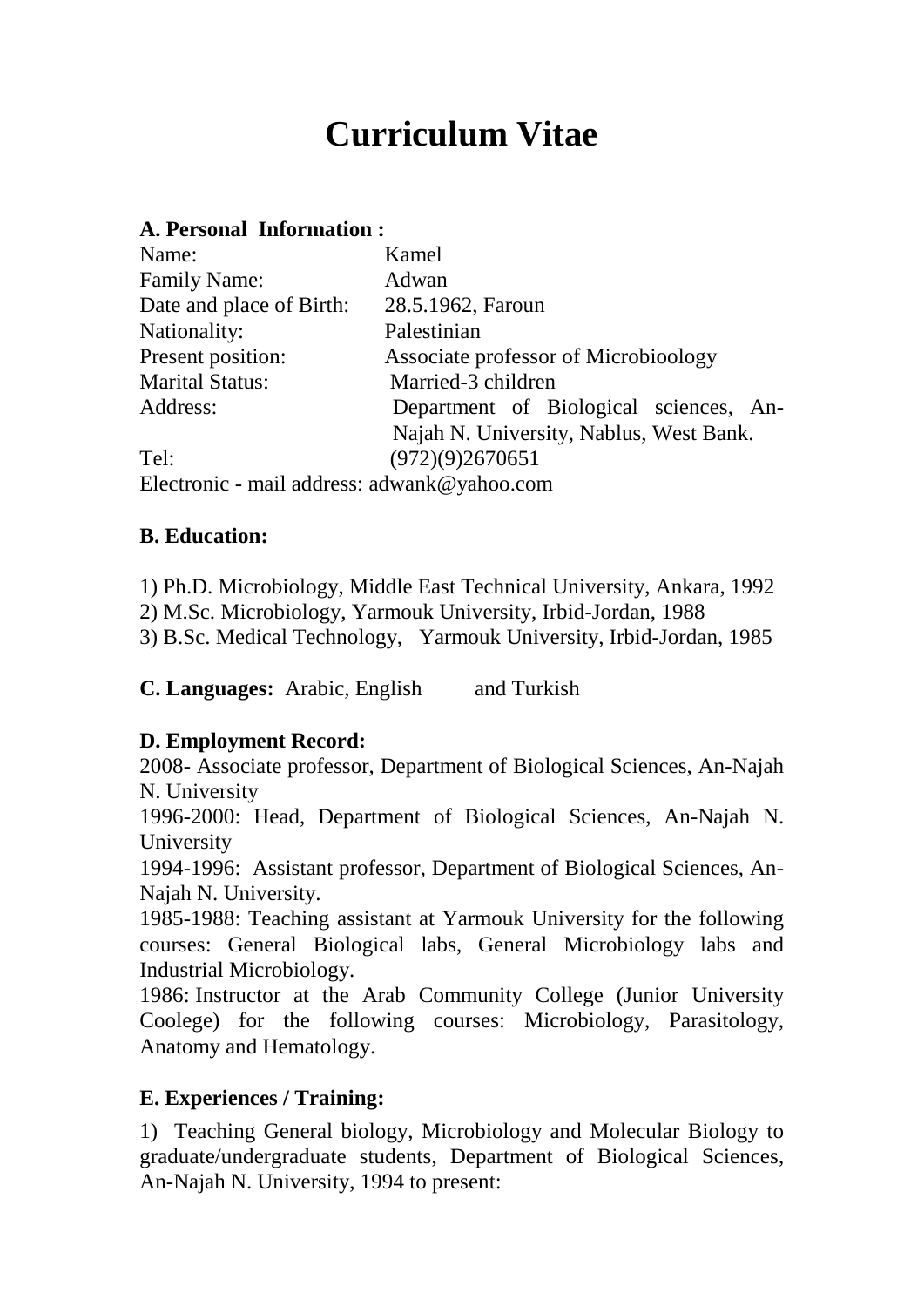2) Supervision of at least 12 M.Sc. students in the field of microbiology and molecular biology. The subjects are dealing with the the resistance mechanism(s) for Aminoglycoside, B-lactam and Quinolone Antibiotics; Molecular typing of Methicillin-Resistant *Staphylococcus aureus*; Shiga toxigenic *Escherichia coli*; and screening antibacterial activity of plants of different parts of Palestine and their mechanism of action;

3) Post - doctoral in a research project concerning" changes in membrane protein profiles of B-lactam antibiotic resistant strains of *P.aeruginosa*". Biotechnology Research Unit of the Dep. of Biological Sciences since 1.1.1993 till 6.6.1994.

4) Part time Microbiologist at Duzen laboratories since 1.9.92 till 1.6.1994

5) Advanced training course in Cell and Molecular Biology of gametes, fertilization and early embryonic development " Window to the Zygot 2000" organized under the auspices of ICRO/UNESCO, Charles University in Prague, Czech republic. August 20-31, 2000.

# **F. Publications:**

1) Adwan K., Kocabiyik S. and Alaeddinoglu G. Effect of drug usage on aminoglycoside susceptibilities of *P. aeruginosa* isolates.*International Journal of Experimental and Clinical Chemotherapy*. 1990; **3:** 179-183

2) Adwan K., Kocabiyik S. and Alaeddinoglu G Evaluation of plasmid DNA and protein profiles as epidemiological toos in *P. aeruginosa.* International Journal of Experimental and Clinical Chemotherapy 1992; **5:** 37-40.

3) Adwan K., Kocabiyik S. and Alaeddinoglu G. Evaluation of multi drug resistance in *P.aeruginosa* isolates. International Journal of Experimental and Clinical Chemotherapy 1993;. **6:** 000-000.

4) Adwan K. and Abu-Hasan N. Gentamicin resistance in clinical strains of *Enterobacteriaceae* associated with reduced gentamicin uptake. *Folia Microbiol* 1998; **43(2):** 438-440.

5) Adwan K., Abu-Hasan N. and Al-Asmar H. Analysis of neomycin, kanamycin,tobramycin, and amikacin resistance mechanisms in gentamicin-resistant isolates of Enterobacteriaceae. *J. Medical Microbiology* 1998; **47:** 1091-1021.

6) Adwan K. The use of SDS polyacrylamide gel electrophoresis of periplasmic protein to subtype *P.aeruginosa* pyocin type 10/b clinical isolates. *Infection* 1999;**27**: 39-41*.*

7) Adwan K., Abu-Hasan N., Hamdan A. and Al-Khalili S. High incidence of penicillin resistance amongst clinical isolates of *S. pneumoniaea* in northern Palestine. *J. Med. Microbiol* 1999; **48:**1-4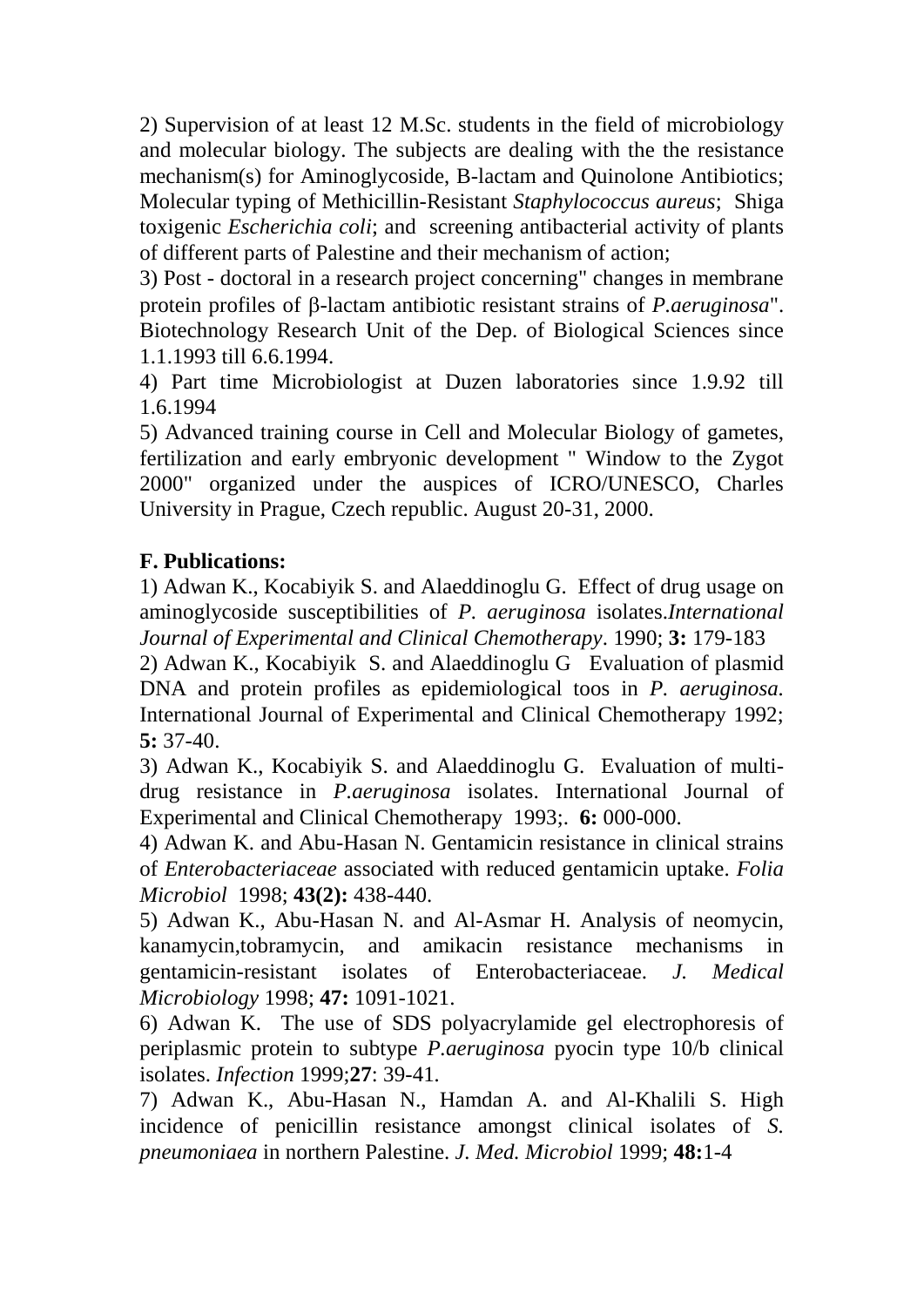8) Adwan K., Abu-Hasan N. and Abu-Zant A. Typing of methicillinresistant *Staphylococcus aureus* by quantitative antibiogram and arbitrarily primed PCR. *Assiut Med. J*. 2001; **25:** 65-72.

9) Abu-Hasan N., Daragmeh M., Adwan K., Al-Qaoud K. and Abdel- Hafez SK. Human cystic echinococcosis in the West Bank of Palestine: surgical incidence and seroepidemiological study. *Parasitol Res*. 2002; **88:**107-112.

10) Adwan K., Abu-Hasan N., Essawi T. and Bdir M. Isolation and characterization of Shiga toxigenic *Escherichia coli* strains from northern Palestine. *J. Medical Microbiology.* 2002; **51:** 1-4.

11) Adwan K., Analysis of methicillin-resistant *Staphylococcus aureus* strains isolated in Palestine by arbitrarily primed PCR. *Arab Gulf Journal of Scientific Research.* 2003; **21:** 1-4

12) Essawi T., Adwan K., Abu-Hassan N., Adwan G., Saleh A. Typing of Methicillin-Resistant *Staphylococcus aureus* by Ribosome Spacer and Arbitrarily Primed Polymerase Chain Reaction. *Tur J Med Sci.* 2004; **43:**5-9

13) Adwan K., Abu-Hasan N., Adwan G., Jarrar N., Abu-Shanab B. and Al-Masri M. Molecular Epidemiology of Antibiotic-Resistant *Escherichia coli* Isolated from Hospitalized Patients with Urinary Tract Infections in Northern Palestine. *Polish Journal of Microbiology*. 2004; **53:**23-26.

14) Adwan G., Abu-Hasan N., Adwan K., Jarrar N. and Bdir M. Antibiotimicrobial resistance of Shiga toxin-producing *Escherichia coli O157* isolates from northern Palestine. *Emirates Medical Journal*. 2004; **22:**249-250.

15) Abu-Shanab B., Adwan G., Abu-Safiya D., Jarrar N. Adwan K. Antibacterial activities of some plant extracts utilized in Palestine in popular medicine*. Tur J Bio.***2004; 28:**99-102

16) Adwan K., Abu-Hasan N., Adwan G., Jarrar N., Abu-Shanab B. Abu-Zant A. Nosocomial infection caused by methicillin-resistant *Staphylococcus aureus* in Palestine. *Journal of Microbial Drug Resistance*. 2005; **11:** 75-77

17) Adwan, and Adwan G. Isolation of Shiga toxigenic *Escherichia coli* from raw beef in Palestine. *International journal of Food Microbiology.* 2004; **97:** 81-84.

18) Adwan, K. Abu-Hasan N., Adwan G., and Abu-Khater K. HBV vaccination of household contacts of HBV carriers in Northern Palestine. Eastern Mediterranean Health Journal.